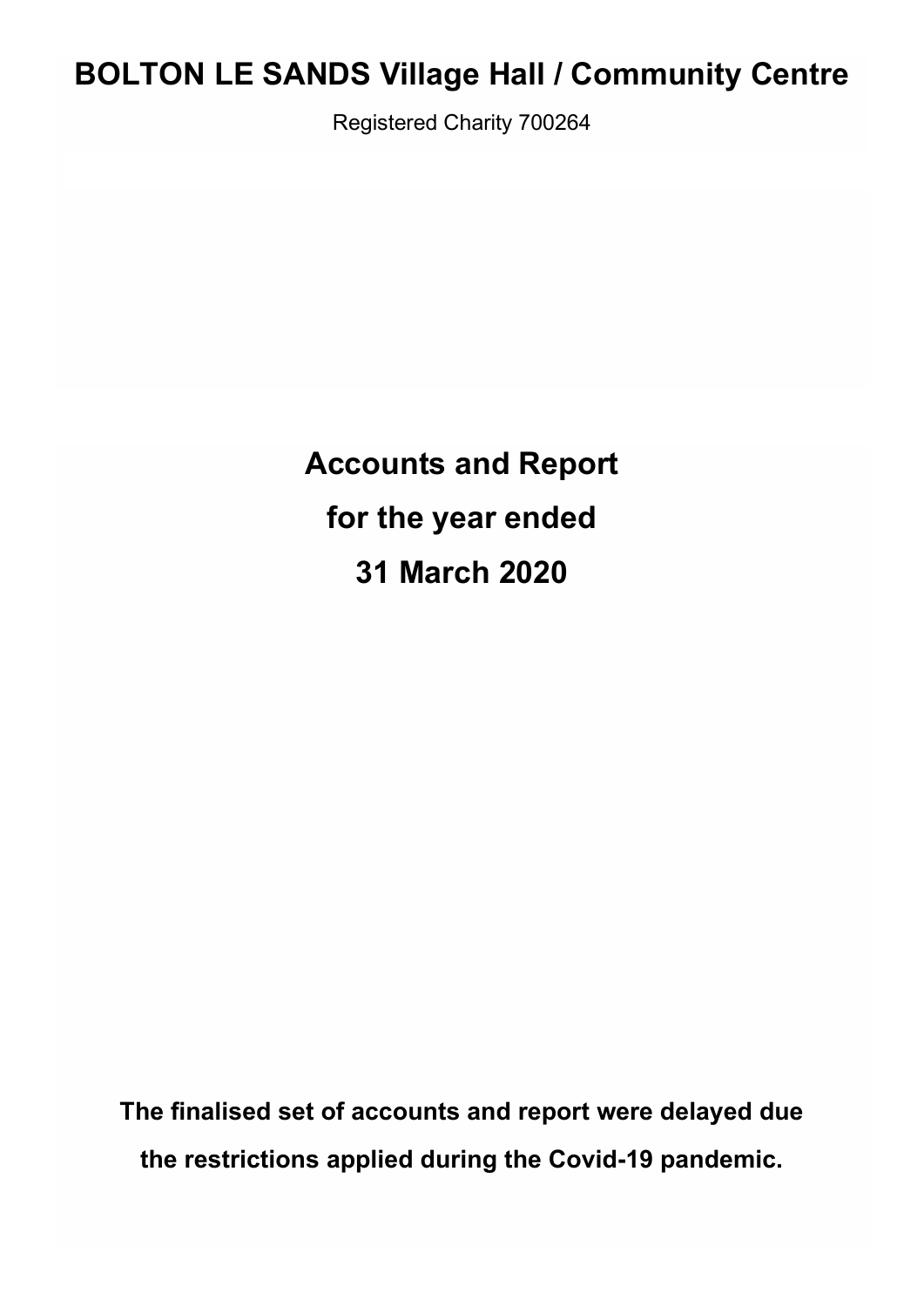## **Contents**

| Contents                             | Page 2     |
|--------------------------------------|------------|
| <b>Charity Details</b>               | Page 3     |
| <b>Annual Report</b>                 | Page 4 & 5 |
| <b>Receipts and Payments Account</b> | Page 6, 7  |
| Statement of assets and liabilities  | Page 8     |
| <b>Independent Examiners Report</b>  | Page 9     |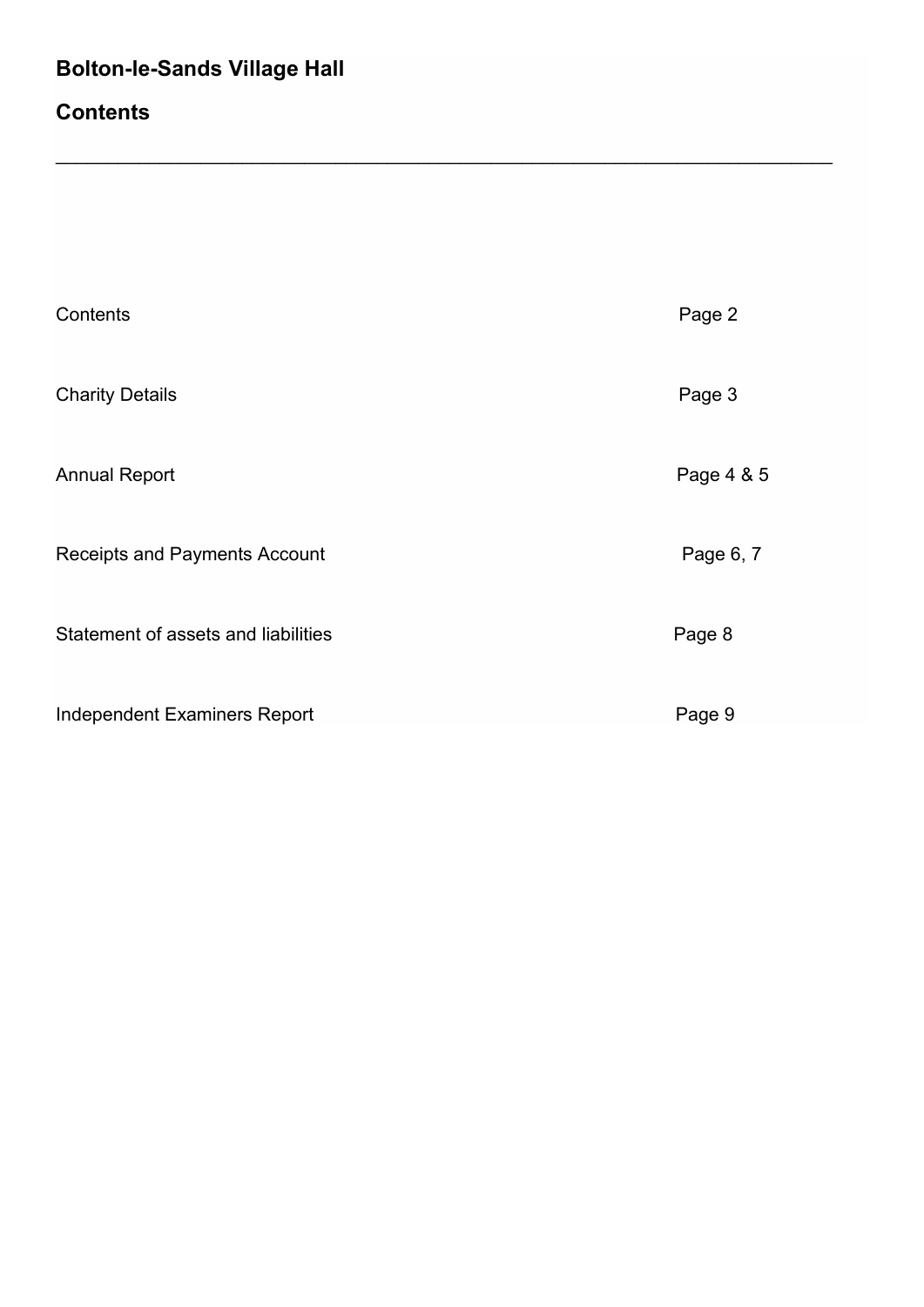Charity Details

| <b>Name</b>                      | <b>Bolton-le-Sands Village Hall</b> |
|----------------------------------|-------------------------------------|
| <b>Registered Charity Number</b> | 700264                              |
| <b>Address</b>                   | <b>Packet Lane</b>                  |
|                                  | <b>Bolton-le-Sands</b>              |
|                                  | Carnforth                           |
|                                  | Lancashire                          |
|                                  | LA5 8DW                             |
|                                  |                                     |
|                                  |                                     |
| <b>Bankers</b>                   | <b>National Westminster Bank</b>    |
|                                  | 262, Marine Road Central            |
|                                  | Morecambe                           |
|                                  | Lancashire                          |
|                                  | LA4 4BJ                             |
|                                  |                                     |
|                                  |                                     |
| <b>Independent Examiner</b>      | <b>Tracy Seton</b>                  |
|                                  | 21 Broadlands Drive                 |
|                                  | <b>Bolton-le-Sands</b>              |
|                                  | LA5 8BH                             |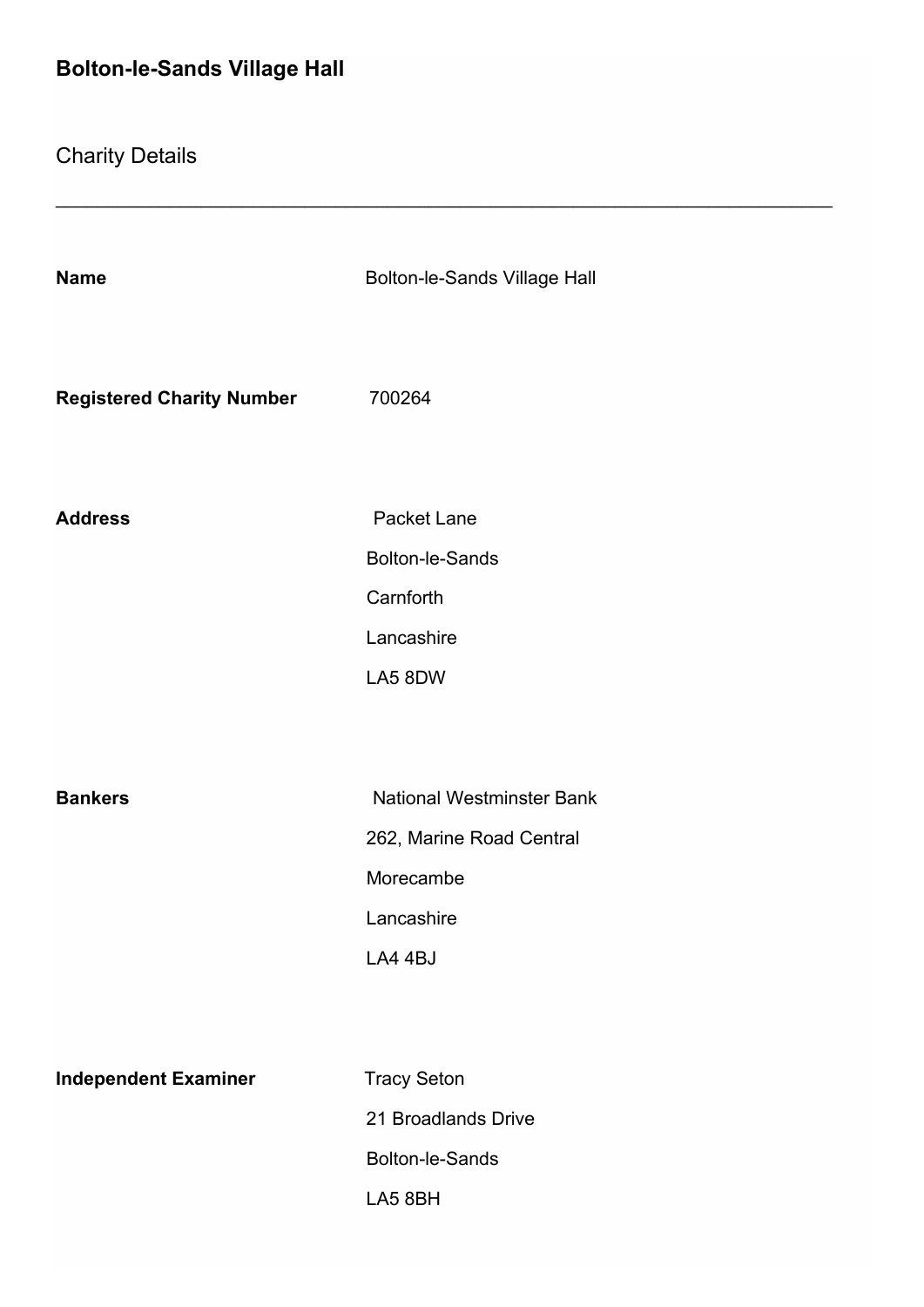### Annual Report

The Committee have pleasure in presenting their report for the year ended 31 March 2020

#### **Structure, governance and management**

The Governing Document is a scheme dated 18 February 1988 as amended by special resolution dated 13 May 2010 and is unincorporated.

### **Management Committee**

The charity is administered by a Management Committee, at 31 March 2020 comprising:

| Chairperson              | Mrs Dorothy Dianne Carruthers |  |  |
|--------------------------|-------------------------------|--|--|
| Vice Chair               |                               |  |  |
| Secretary                | Mr Thomas Ian Birnie          |  |  |
| Treasurer                | Mr Peter Bayliss              |  |  |
| <b>Booking Secretary</b> | Mrs Sharman Robinson          |  |  |
| Other members            | Mr Thomas Stephenson          |  |  |

Representatives of the Village Hall user organisations.

The Management Committee are the charity trustees as specified in the Governing document and as the meaning defined in the Charities Act.

The Committee met on three occasions during the year.

### **Objects, activities and public benefit**

The object of the charity is to maintain Bolton-le-Sands Village Hall / Community Centre for the communal benefit of the residents of Bolton-le-Sands and its surrounding area. The management committee aim to provide first class hall facilities at an affordable cost to voluntary organisations servicing the community.

The charity has two preferred providers of cleaning and caretaking services, both on a flexible self employed basis. In addition, it also depends upon volunteers from the local community and committee members.

Bolton-le-Sands Village Hall is a member of the Community Futures.

### **Financial review**

In conjunction with our Mission Statement the trustees aim is to continually promote the interests of the Village Hall / Community Centre. To raise the necessary funds to keep the building and its contents in good working condition. To continue to keep it at the heart of the village life, for the benefit of all the local community and to enhance the facilities available to bring forward a better quality of life for the community.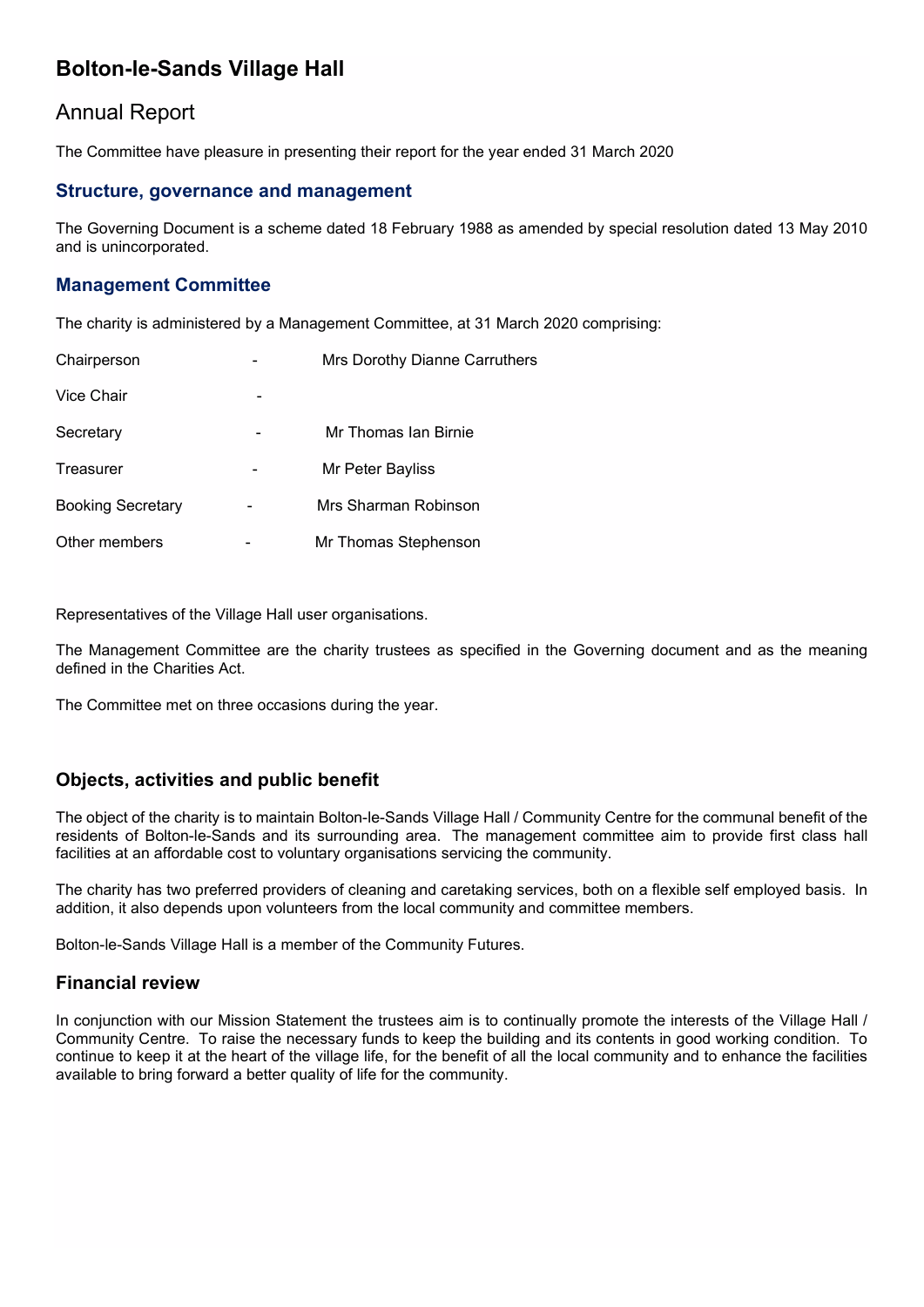Annual Report ( continued )

This has been the ninth successive year when no price increase has been applied and there is no change to the fees and charges for next year.

\_\_\_\_\_\_\_\_\_\_\_\_\_\_\_\_\_\_\_\_\_\_\_\_\_\_\_\_\_\_\_\_\_\_\_\_\_\_\_\_\_\_\_\_\_\_\_\_\_\_\_\_\_\_\_\_\_\_\_\_\_\_\_\_\_\_\_\_\_\_\_\_\_\_\_

### **Review of the year**

This year has continued the trend of previous years. Bookings total 553 for the year, an average of just over 46 per month, with a range of 59 in November to 20 in August, an increase of 8% on the previous year. The Hiring Fees, of £18,865, is £413 [ 2.1% ] less than the previous year. There would have been a £255 [ 1.3% ] gain except for the £668 lost due to closure of the Centre on 21<sup>st</sup> March due to the Covid-19 virus restrictions. The hall was booked almost every day of the week by a variety and diverse set of regular clubs and societies including: The Women's Institute, Art Group, Badminton Team, Sequence dancers, Ballet dancers, Horticultural Society, Pilates, Mothers Union, Enjoy-a-ball, Slimming World and regular Coffee Mornings. One off and seasonal hires include Pre School & Nursery, Gala, Bonfire Committee, Fishing Club, Lancaster and District Choral Society and Ladies of Note and the hall is often booked for Family Parties and by Organisations.

The year's improvements to the facilities include:

Completion of Asbestos survey and remedial work on boiler room ceiling and entrance canopy cladding.

Replacement of boiler room door, gas meter access door with secure UPVC units

Replacement of soffits, facias, gutters and down pipes from main hall roof.

Replacement of main entrance canopy support posts.

All of these updates and improvements ensure the upkeep to the Village Hall is maintained to the highest standards possible for all to benefit.

I must record my appreciation to all those willing volunteers who have worked so hard over the past year to make our Village Hall such a success for our local community. Whilst it could not happen without such a strong team I must commend Mike Ashton, Carol Wolfenden and the officers of the Management Committee.

I need also to express my gratitude to Sharman Robinson, our Bookings Secretary, for her commitment to such a huge and time consuming operation that is so vital to the successful running of the Village Hall.

It is the fervent hope of us all that the Community Centre will be permitted to resume its central place within village life as soon as safely possible after the present enforced closure due to the Covid-19 pandemic.

*Mrs Dorothy Dianne Carruthers*

*Chairperson On behalf of the Management Committee*

*Date ……………………………………………………………*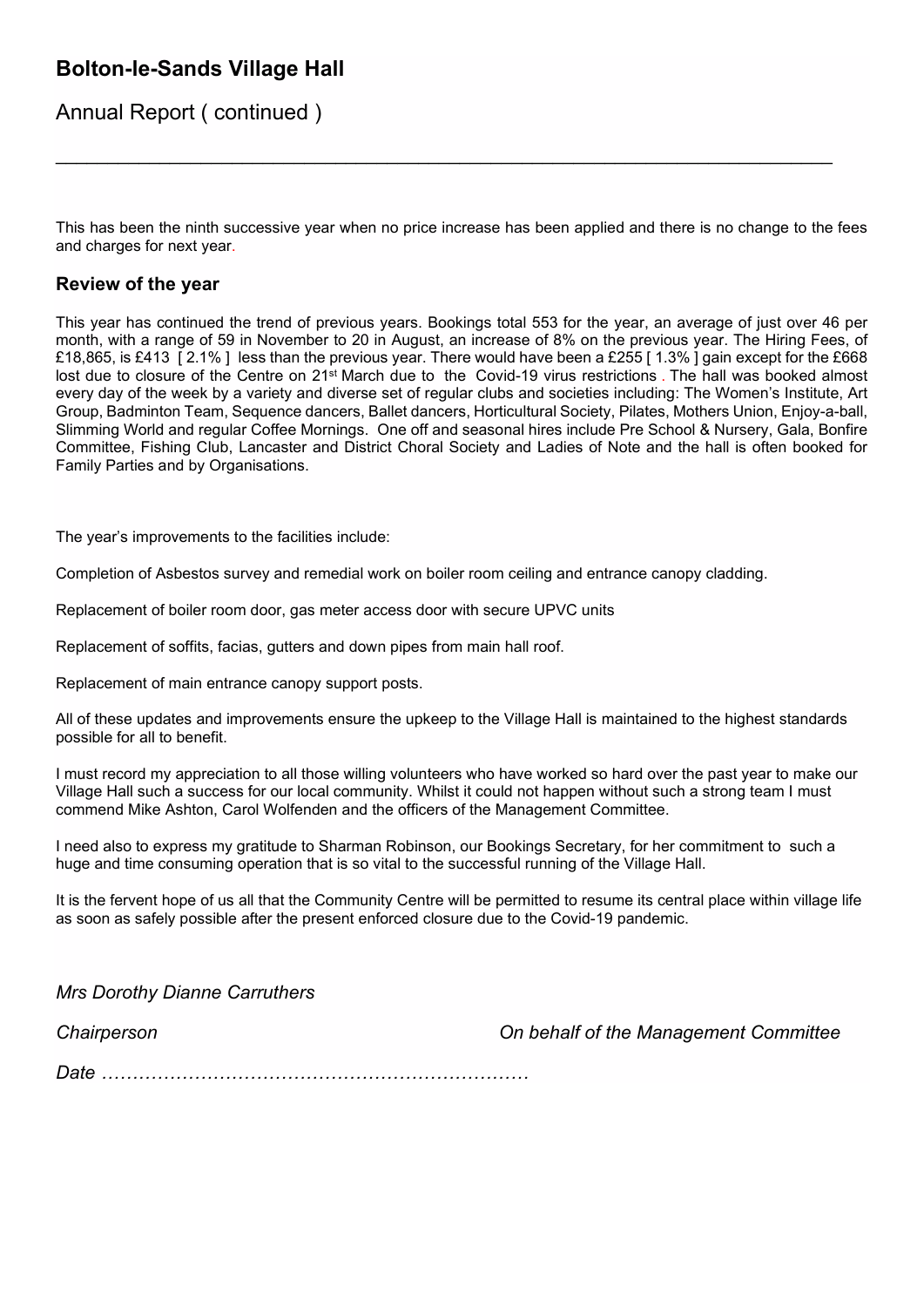## Receipts and Payments Account year ending 31 March 2020

| <b>RECEIPTS</b>                                                          |                     |           | 2020                      | 2019              |
|--------------------------------------------------------------------------|---------------------|-----------|---------------------------|-------------------|
| <b>GRANTS and DONATIONS</b>                                              |                     |           |                           |                   |
| <b>Bolton le Sands Bonfire Committee</b>                                 |                     |           | 80.00                     | 80.00             |
| Sundry<br>income.                                                        | donations<br>486.00 | 1500.00   | and                       | other             |
|                                                                          |                     |           | 566.00                    | 1580.00           |
| <b>TRADING ACTIVITIES</b><br>Hire charges for use of Hall and facilities |                     |           | 18,865.75                 | 19,278.25         |
|                                                                          |                     | Sub total | ------------<br>19,431.75 | <br>20,858.25     |
| <b>INVESTMENT INCOME</b>                                                 |                     |           |                           |                   |
| <b>Bank Interest</b>                                                     |                     |           | 10.35<br>----------       | 6.33<br>--------- |
| <b>TOTAL RECEIPTS</b>                                                    |                     |           | 19,442.10                 | 20,864.58         |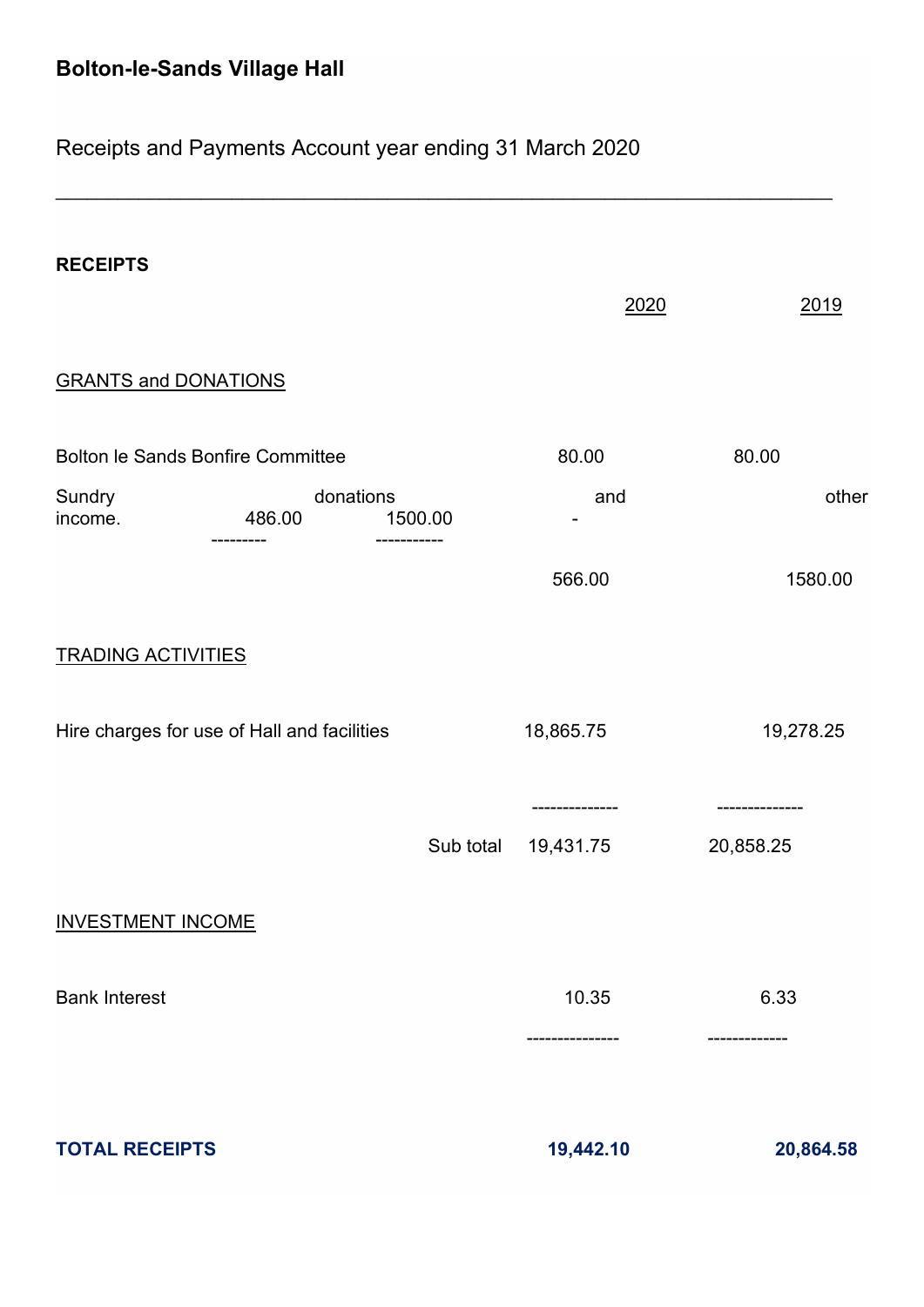Receipts and Payments Account year ending 31 March 2020 continued

|                                                                          | 2020                               | 2019                       |
|--------------------------------------------------------------------------|------------------------------------|----------------------------|
| <b>Receipts brought forward</b>                                          | 19,442.10                          | 20,864.58                  |
| <b>Direct Charitable Payments</b>                                        |                                    |                            |
| Repairs and maintenance                                                  | 10,638.68                          | 15,706.61                  |
| <b>PRS/PPL Performing Rights</b>                                         | 462.68                             | 482.76                     |
| Electricity                                                              | 1,525.89                           | 1,139.90                   |
| Gas                                                                      | 2,825.03                           | 2,577.21                   |
| <b>Water Charges</b>                                                     | 1,335.60                           | 1,574.60                   |
| <b>Less</b> Recovered from Re-charges                                    | (1,456.95)                         | (1463.14)                  |
| Cleaning and Waste Disposal<br><b>Cleaning &amp; Caretaking Services</b> | 975.44<br>4,413.79                 | 795.18<br>5,407.83         |
| <b>Less LCC Contribution to Disabled Toilet</b>                          | (581.63)                           | (581.63)                   |
| <b>Less PC</b> Contribution to Supplies etc                              | (429.57)                           | (224.32)                   |
| Insurances                                                               | 876.14                             | 954.58                     |
| Equipment                                                                | 89.95                              | 0.00                       |
|                                                                          | 20,675.05                          | 26,369.58                  |
| <b>Other Payments</b>                                                    |                                    |                            |
| Independent<br><b>Examiners</b><br>Fee<br><b>Community Futures</b>       | 100.00<br>100.00<br>00.00<br>00.00 |                            |
| <b>Booking Telephone cost</b>                                            | 52.57                              | 00.00                      |
| <b>Stationery, Postage &amp; Sundry Expenses</b>                         | 196.58<br>----------------         | 237.91<br>-------------    |
|                                                                          | 349.15                             | 337.91                     |
| <b>Total Payments</b>                                                    | 21,024.20                          | 26,707.49                  |
| Net increase /(decrease) in assets for the year                          | (1,582.10)                         | . <b>.</b> .<br>(5,842.91) |
| Cash and bank balance at 31 March                                        | 28,592.21                          | 30,174.31                  |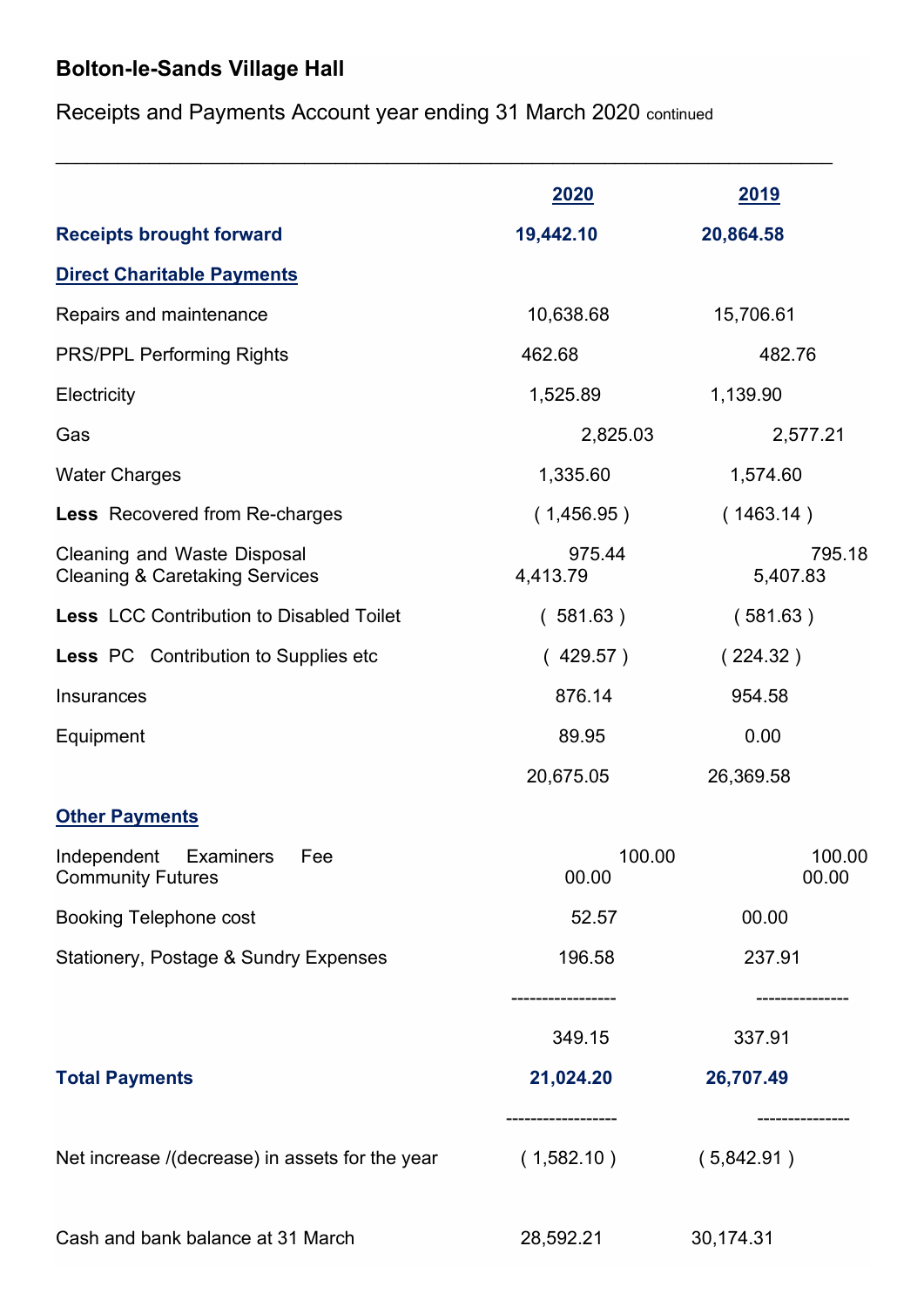Statement of assets and liabilities at 31 March 2020

|                                                                         |     | 2020                    | <u>2019</u>                |
|-------------------------------------------------------------------------|-----|-------------------------|----------------------------|
| <b>Monetary Assets</b>                                                  |     |                         |                            |
| <b>Bank Reserve Account</b>                                             |     | 5,142.32                | 5,131.97                   |
| <b>Bank Current Account</b>                                             |     | 23,522.63               | 28,423.15                  |
| Bank statements 31 <sup>st</sup> March<br>included<br>Payments<br>above | but | 28,664.95<br>yet<br>not | 33,555.12<br>cleared<br>at |
| bank<br>926.74<br>3,560.81                                              |     |                         |                            |
| Receipts included above not yet credited by bank                        |     | 854.00                  | 180.00                     |
| <b>Balance as Books of Account</b>                                      |     | 28,592.21               | 30,174.31                  |

\_\_\_\_\_\_\_\_\_\_\_\_\_\_\_\_\_\_\_\_\_\_\_\_\_\_\_\_\_\_\_\_\_\_\_\_\_\_\_\_\_\_\_\_\_\_\_\_\_\_\_\_\_\_\_\_\_\_\_\_\_\_\_\_\_\_\_\_\_\_\_\_\_\_\_

### **Non-Monetary Assets**

### **Permanent Endowment**

Buildings used by the charity: The Village Hall (freehold title held by Bolton-le-Sands Parish Council as Custodian Trustee who also own the land on which the Hall stands). The Hall is insured for £674,885

### **Assets retained for the charity's own use**

Contents of hall, including furniture, tables, chairs, floor cleaner, cleaning appliances, kitchen utensils, cutlery and crockery, fully fitted kitchen appliances etc. These assets are insured for £48,170. Trustees indemnity is also insured for £250,000

### **Declaration**

The receipts and payments account for the financial year ended 31 March 2020 and the statement of assets and liabilities at that date are approved by the Management Committee.

**Mrs Dorothy Dianne Carruthers Mr Peter Bayliss** 

*Chairperson Treasurer*

*Date ………………………………………………………….. ……………………………………………*